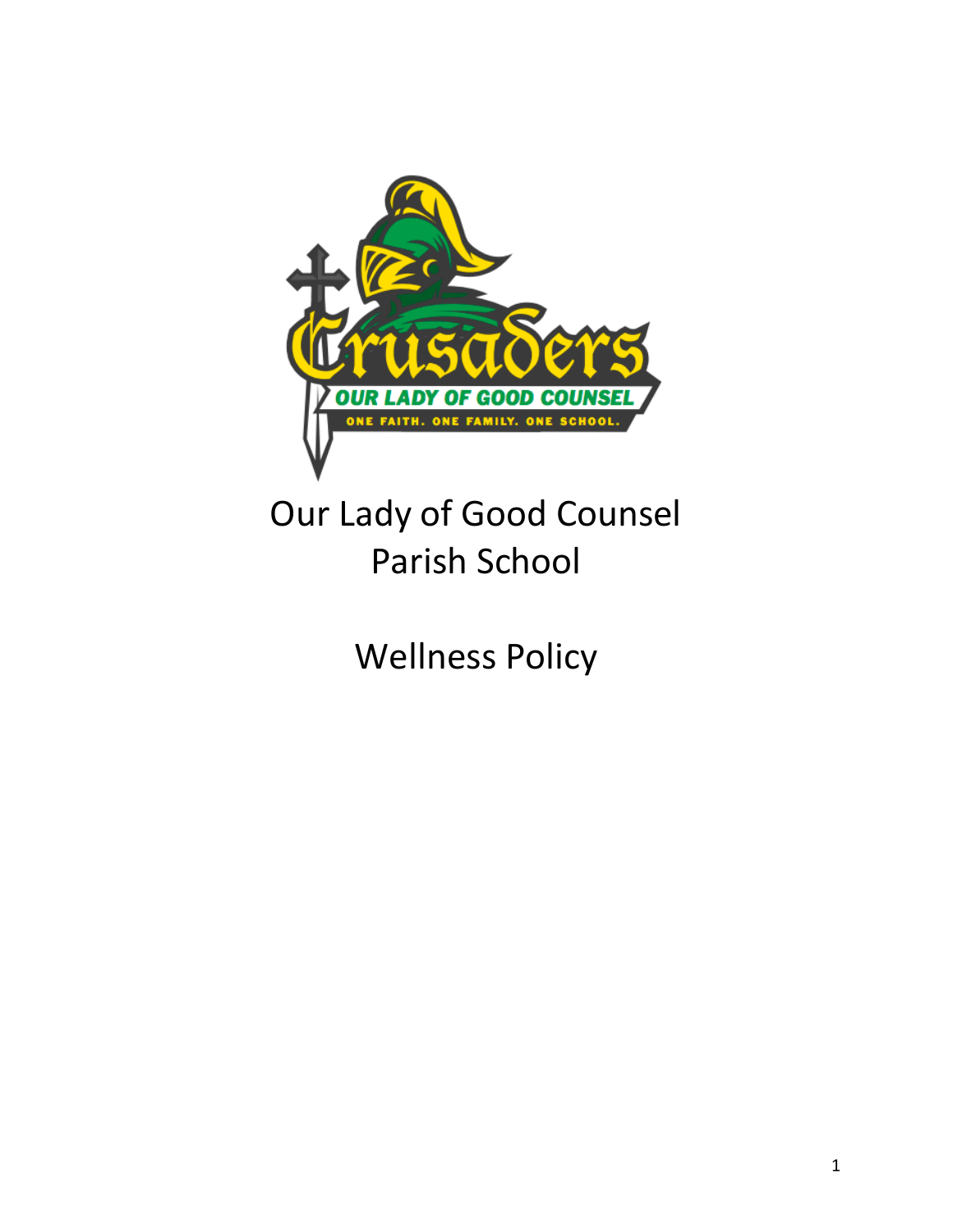## *Belief Statement*

Our Lady of Good Counsel Parish School is committed to providing a school environment that enhances the development of lifelong wellness practices that promote healthy eating and physical activities to support student achievement in academics and overall well-being.

The entire school environment shall be aligned with healthy school goals to positively influence students' beliefs, and habits and promote health and wellness, good nutrition and regular physical activity. In addition, school staff shall be encouraged to model healthy eating and physical activity as a valuable part of daily life.

#### *Intent*

The purpose of this policy is to ensure a total school environment that promotes and supports student health and wellness, helps to reduce childhood obesity and meets the requirements of the Child Nutrition and WOC Reauthorization Act of 2004. This includes goals for nutrition education, physical activity and other school based activities designed to promote student wellness; nutrition guidelines for all foods available during the school day; a plan for measuring the implementation including designating one or more persons charged with operation responsibility; and involving parents, school food service providers, the school advisory committee, and the school administration in developing this policy.

## *Rationale*

The link between nutrition and learning is well documented. Healthy eating patterns are essential for students to achieve their full academic potential, full physical and mental growth and lifelong health and well-being. Healthy eating is demonstrably linked to reduce risk of the development of many chronic diseases. Schools and school communities have a responsibility to help students acquire the knowledge and skills necessary to establish and maintain lifelong healthy eating patterns. Well-planned and well-implemented wellness programs have been shown to positively influence children's health.

Schools also have a responsibility to help students establish and maintain lifelong habits of being physically active. According to the US Surgeon General, regular physical activity is one of the most important things people can do to maintain and improve their physical health, mental health, and overall well-being. Regular physical activity reduces the risk of premature death in general and of heart disease, high blood pressure, colon cancer and diabetes. Our Lady of Good Counsel Parish School will comply with the goals for Student Wellness established by Wayne County and the Archdiocese of Detroit, Office of Catholic Schools. Our Lady of Good Counsel Parish School utilizes and posts signs by the Michigan Department of Health.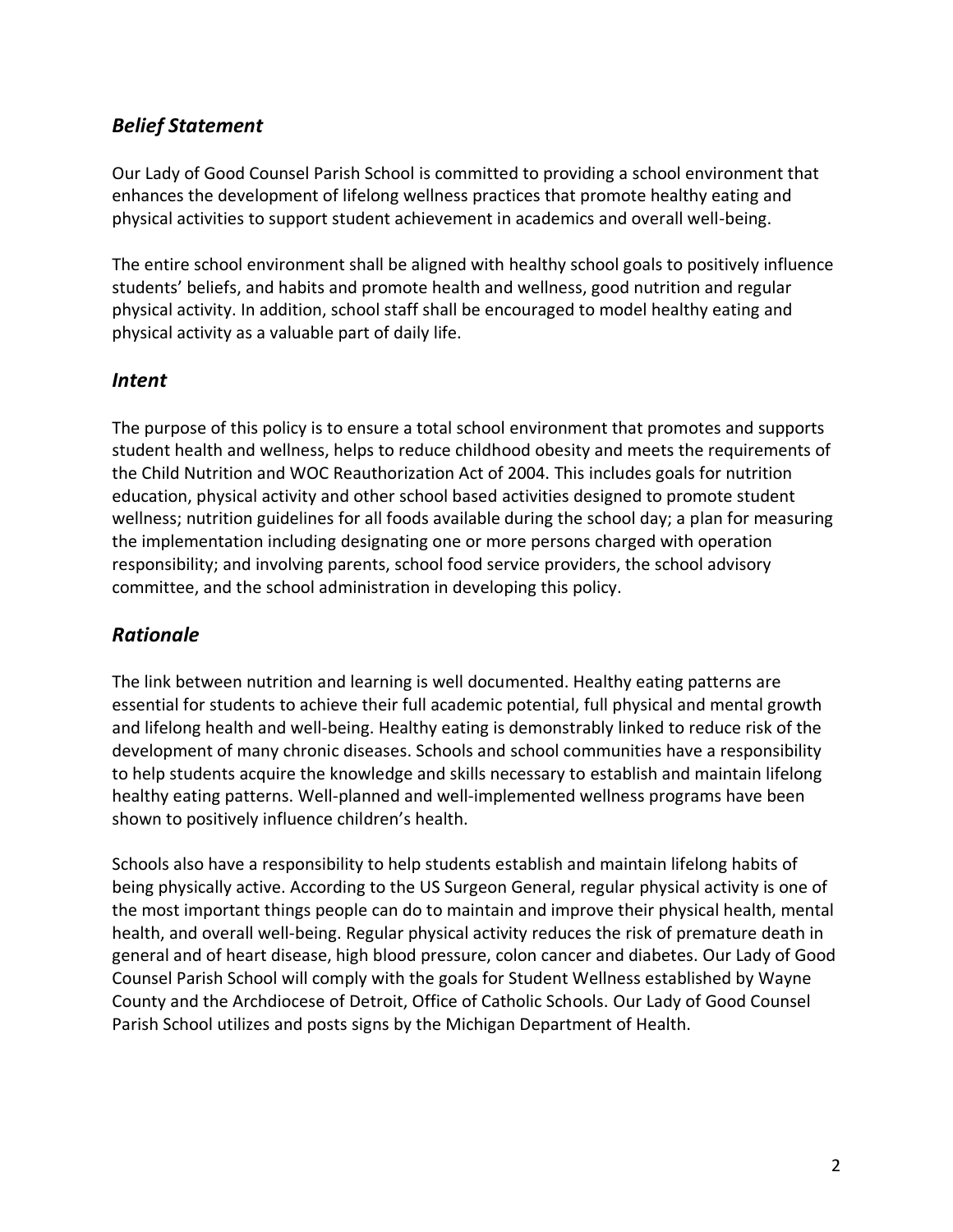### **GOALS FOR STUDENT WELLNESS**

#### **Goals for Nutrition Education**

Students in grades 6-8 receive education on various nutrition and healthy living topics including well-rounded diets, cardiovascular health, exercise and understanding drugs. The lessons provide students with the knowledge and skills necessary to adopt healthy eating and living behaviors.

Younger students have conversations incorporated into their everyday education about the importance of keeping their bodies healthy with food and activity. A future goal is to implement a more specific education in grades PreK-5 on healthy eating habits, as those should be established at a young age.

Our Lady of Good Counsel shall work with parents to assist in providing a healthy diet and daily physical activity for their children, which may include information to help them incorporate healthy eating and physical activity.

#### **Goals for Physical Activity**

Students in preschool through grade 8 shall participate in regularly scheduled formal and informal physical activity programs. Students in grades PK-8 receive physical education classes for a total of 43 minutes a week. Special emphasis should be placed on promoting an active lifestyle in preschool through the primary grades as health habits are established at a young age. These weekly physical education classes provide students with the knowledge, skills, and values necessary to understand the benefits of a physically active and healthy lifestyle. Reasonable accommodation shall be made for students with disabilities and/or other limitations.

Elementary schools shall provide a daily, supervised recess period to all students. Students shall be provided opportunities for physical activities through a range of school programs such as intramurals, interscholastic athletics, physical activity clubs or other like activities.

#### **Goals for other School-Based Activities Designed to Promote Student Wellness**

#### *Consistent School Activities and Environment - Healthy Eating*

It is recommended that upon request food providers share information about the nutritional content of school meals and/or individually sold foods with students, family and school staff.

School meals shall be served in clean, safe and pleasant settings with adequate time provided for students to eat.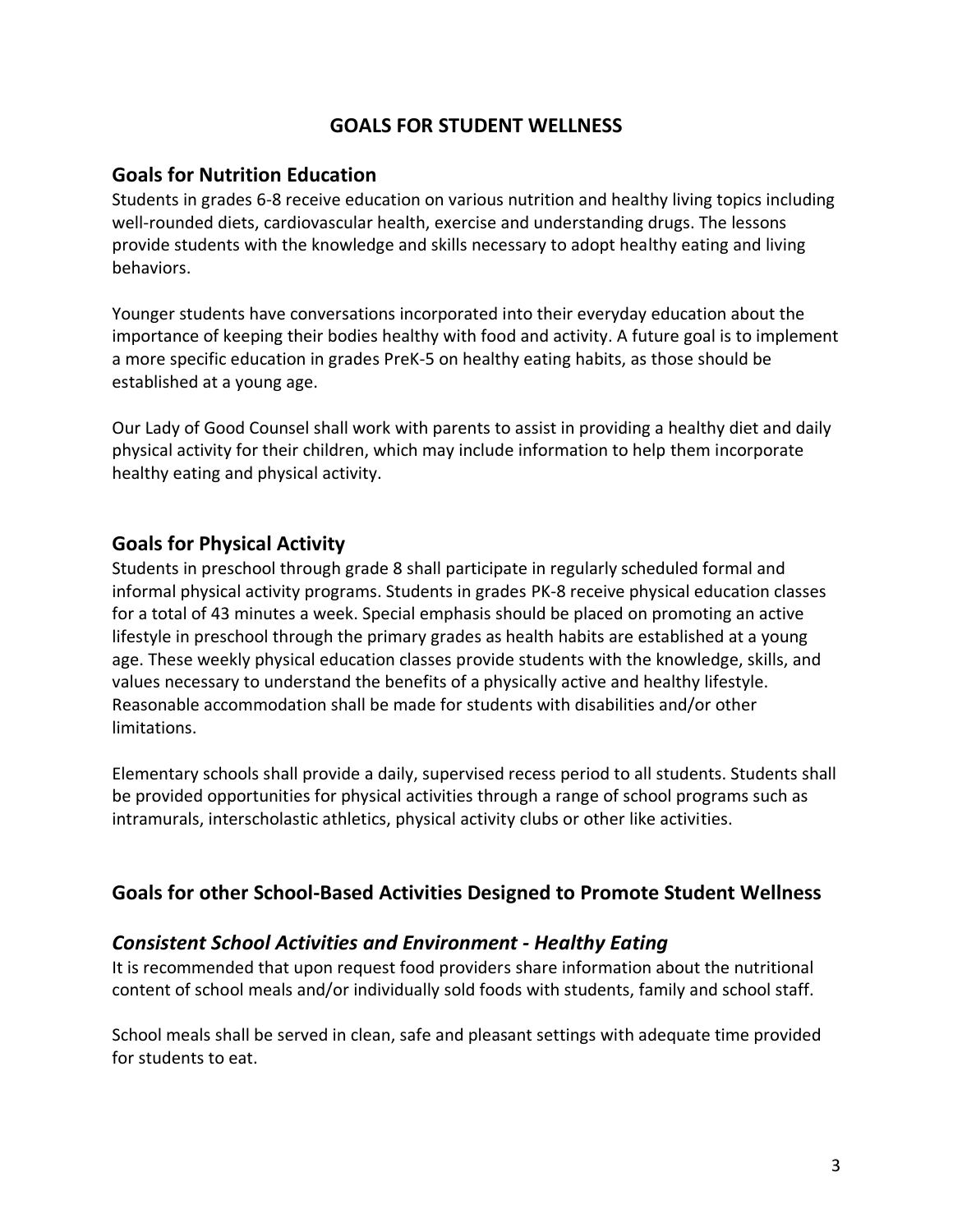All food service personnel shall have adequate pre-service training including food service handling and abide by local health code policies.

Students, parents, school staff and community members bringing foods and beverages to school for parties/celebrations/meetings shall be encouraged to provide healthful options and to be aware of their classroom's allergies. Non-food treats are also encouraged. Individual teachers will help monitor the classroom snacks that include students with food allergies, diabetes, or any other food related issues.

The school shall make efforts to promote nutritious food and beverage choices consistent with the current Dietary Guidelines for Americans and Food Guidance System (My Plate) such as fruits, vegetables, low-fat dairy foods and whole grain products. A poster depicting a healthy My Plate is posted in the cafeteria for students to see.

All foods and beverages provided by the school shall comply with federal, state, and local food safety and sanitation regulations.

Staff promotes hand-washing or hand-sanitizing before lunch and snacks; hand-washing after restroom use. Signs are posted in the bathrooms promoting and demonstrating proper hand washing techniques.

Our Lady of Good Counsel Parish School also accommodates the needs of children with food or drug allergies by providing separate dining tables that are constantly monitored for exposure to known allergies. A peanut-free lunch table is provided in the cafeteria at lunch for those who need to eat separated from possible allergy triggers. Signs are posted outside classrooms promoting awareness of foods that may be unsafe for students with allergies within those rooms. With the support of administration, it is up to the discretion of each classroom teacher and/or division how restrictive they will be regarding food entering their classrooms. If a student has a serious airborne allergy, parents may discuss proper protocol with administration as to what can be accommodated in school.

The staff accommodates students with special oral hygiene needs for time to brush their teeth after lunch.

Access to any area involved in storage, preparation and service of food on the school campus shall be limited to authorized personnel.

#### *Consistent School Activities and Environment - Physical Activity*

Our Lady of Good Counsel Parish School is encouraged to limit extended periods of inactivity. When activities such as mandatory testing make it necessary for students to be inactive for long periods of time, it is recommended that schools give students periodic breaks during which they are encouraged to stand and be moderately active. For all grades, but especially PK-3, Brain or Movement Breaks, are needed throughout the regular school day.